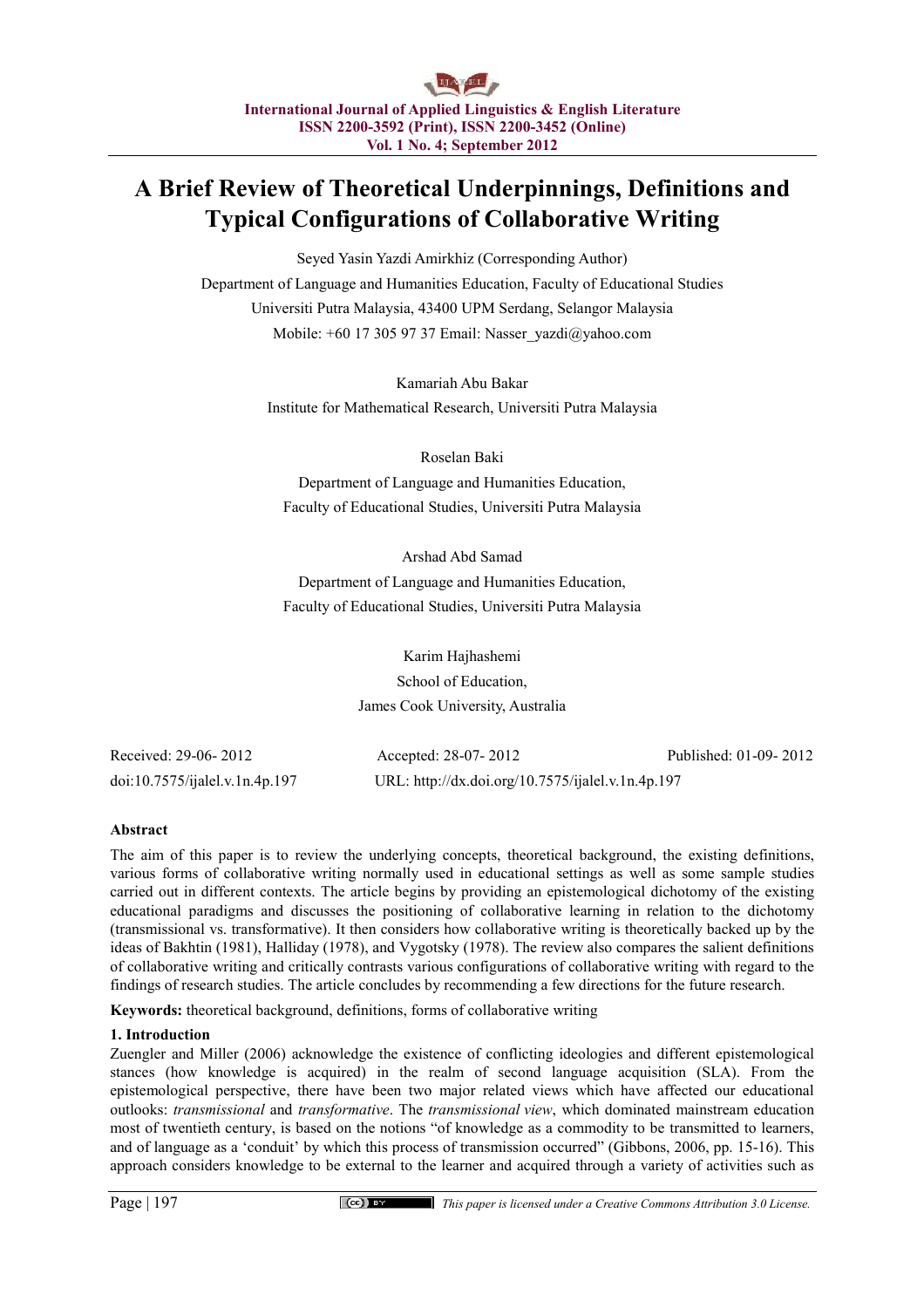# **International Journal of Applied Linguistics & English Literature ISSN 2200-3592 (Print), ISSN 2200-3452 (Online) Vol. 1 No. 4; September 2012**

practicing routines and procedures developed by others. Antithesis of the transmissional epistemological orientation is *transformative* outlook which is staunchly advocated by proponents of constructivism. Unlike the proponents of the transmissional nature of knowledge creation, the constructivists tend to believe in the transformative nature of learning and knowledge construction. Based on the transformative outlook, learners themselves are at the focus of attention and they co-construct meaning through their interpretive interactions in their social environments.

# **2. Collaborative Writing: Theoretical Underpinnings**

The theoretical basis for collaborative writing or writing groups is the notion of collaborative learning which is, in turn, rooted in the social constructivist view of learning and knowledge. Researchers seeing writing as a socio-contextual phenomenon have drawn upon the theoretical frameworks set forth by Bakhtin (1981), Halliday (1978), and Vygotsky (1978). The three theoreticians' common intellectual denominator is seeing language and learning as a process of making meaning and as a social activity.

Based on Vygotsky's (1978) *general genetic low of cultural development,* the transformation of lower forms of thinking (elementary perception, involuntary attention, and natural memory) into higher forms of thinking (comprehension of language, logical reasoning, decision-making, planning, problem solving, etc) takes place as a result of mediation, language being one of the most important tools of the mediation process. Basically, the core of Vygotsky's attention is on "the developmental affordances provided by language" (Lantolf & Thorne, 2006, p. 207). A similar characterization of language has been made by Halliday (1978) as well. Like Vygotsky, Halliday (1978) believes that "*meaning potentials*" are actualized with reference to all the socio-semiotic factors involved in the communication process. Bakhtin believed in the potentials of dialogic interactions. Bakhtin (1986) sees "the unique speech experience of each individual [as being] shaped and developed in continuous and constant interaction with others' individual utterances" (p. 89). For him, language learning is, in fact, an act of appropriation of others' words and utterances.

Assuming such an essential role for social interaction (in the form of conversational activities) is shared by social constructivists, in general, and by those believing in dialogic view of writing and writing pedagogy, in particular. The advocates of dialogic view of writing believe that social conversation has a pivotal role in the planning, production, and revision of texts (Bruffee, 1995). According to this view, oral discourse is essentially the arsenal of ideas as it provides us with the ideas we write about. Hence, the rhetorical modes we use to frame those ideas and even the words and expressions that find their way into our written texts are ultimately appropriated from the conversations that we may happen to have with others.

## **3. Collaborative Writing: Definitions**

A review of pertinent literature reveals that there exist varying conceptions and definitions of collaborative writing. Saunders (1989) makes a distinction between "co-writing" and other forms of collaborative activities such as "co-publishing" and "co-responding". Ede and Lunsford (1990) used the term "group writing" instead of collaborative writing and defined it as any group writing activity performed in collaboration with other persons. It should be mentioned that in their study, planning and revising were done collaboratively, but the drafting was not necessarily carried out collaboratively. Louth*,* McAllister and McAllister *(*1993) defined it as "group members interact during the writing process and the group is responsible for the final product" (p. 217). They held the view that group writing should be distinguished from interactive writing and both should be tested as techniques of collaborative writing. Their study showed that the quality of the collaboratively-written essays was similar to that of independently-written ones, but students who worked through collaboration overall produced better post-tests and they seemed to be more satisfied with their achievements than the independent writers. Bosley (as cited in Ede & Lunsford, 1990, p.15) defined collaborative writing as, "two or more people working together to produce one written document in a situation in which a group takes responsibility for having produced the document." More recently, Storch (2011) defined it as "the joint production or the coauthoring of a text by two or more writers" (p. 275). What seems to make her definition distinct from the previous definitions is her accentuation of "joint ownership" and the partners' collaboration throughout the entire writing process. She further commented that "the defining trait of collaborative writing is the joint ownership of the document produced. Thus collaborative writing is distinguished from the group-planning or peer feedback activities that are often manifest as part of the process approach to writing instruction (p.275). In fact, what makes her definition distinct from the previous definitions is her accentuation of "joint ownership" and the partners' collaboration throughout the entire writing process. Putting all the definitions together, one may conclude that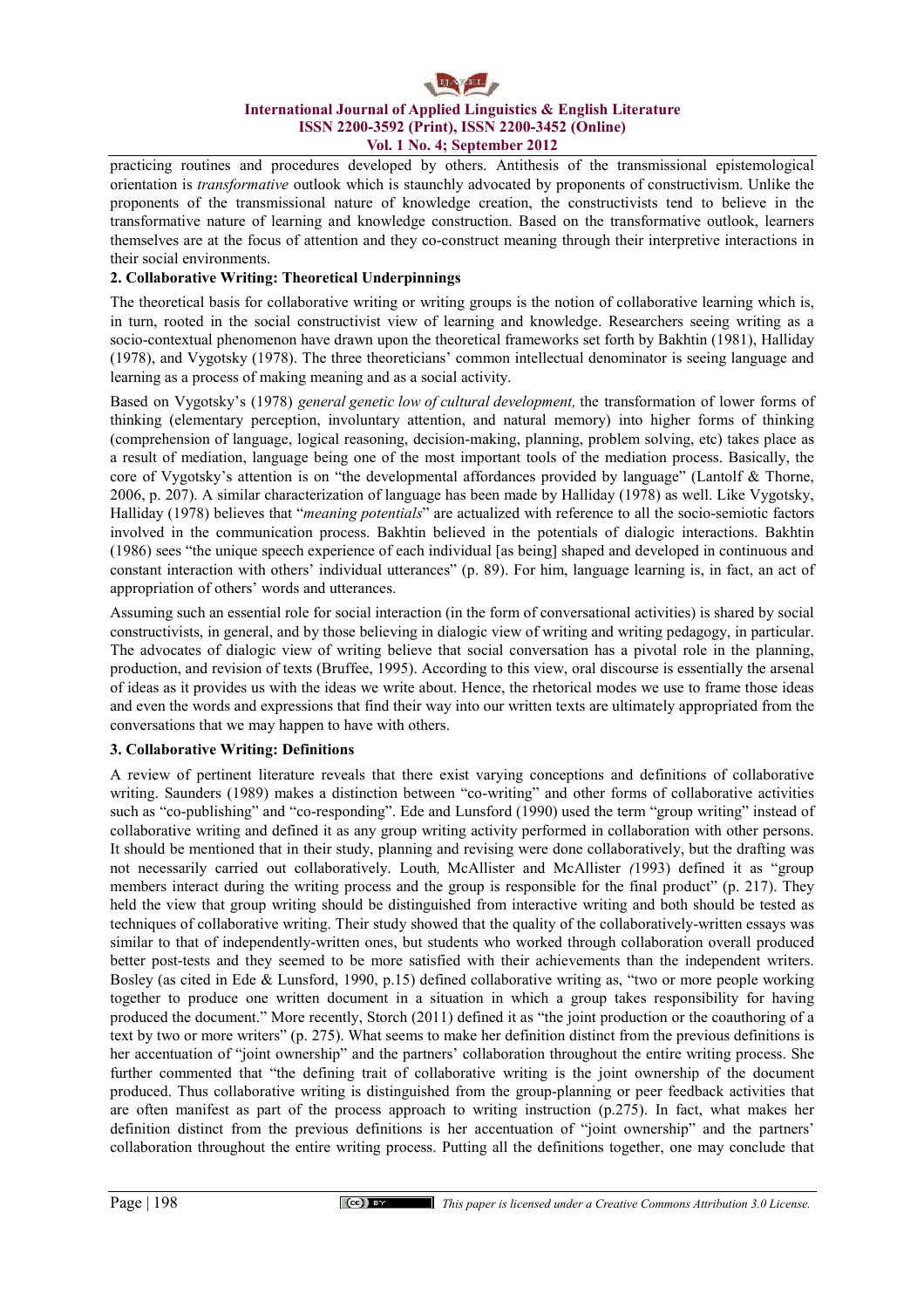

the definition provided by Storch with its focus on the entire writing process sounds more compatible with the non-reductionist nature of postmodern constructivism which underlies collaborative writing.

#### **4. Forms of Collaborative Writing**

First and foremost, it should be noted that compared to the volume of research dedicated to the study of the benefits of collaborative work for the spoken discourse, the number of studies investigating the benefits of collaborative work for the written discourse, particularly collaborative writing, is small (Storch, 2005; Storch, & Wigglesworth, 2007). Reviewing through the existing studies in the relevant body of literature, it is revealed that collaborative modality of writing instruction has been carried out within two major different frameworks: writing conferences (teacher-learner) and peer-to-peer collaborative writing.

#### *4.1 Collaborative Writing (Writing Conferences)*

Collaborative writing in the framework of writing conferences (groups) can be regarded as one of the most reputed manifestations of social constructivist paradigm in writing pedagogy. Writing conferences have been found to be useful and effective both for teachers and students. According to Ewert (2009), conferences can provide teachers with an opportunity to establish collaborative environments in which the learners find opportunities to participate in their learning about writing. Zamel (1985) substantiated that writing conferences in which students had the opportunity to intensely discuss and interact with their teachers proved to be an effective tool for assisting students in learning to write. Weissberge (2006) holds that conferences provide the teacher with an "unparalleled opportunity to provide targeted, individualized instruction" (p. 261), and because of the provision of "conversational dialogues" (Freedman & Sperling, 1983) with an emphasis on dialogic communication, students capitalize on the scaffolded feedback and develop both text and their writing abilities (J. Williams, 2002). Ferris (2003) and Williams (2004) contend that writing conferences could be an effective tool for responding to learner writing.

Despite the fact that there are certain merits (as mentioned above) for writing conferences, some empirical research examining the actual discourse of writing conferences in L1 classrooms have shown that the potentials of conferences are far from being easily realized because the predominantly teacher-centered nature of the conferences may result in a narrowing of the focus of the conferences. According to Freedman (1987), in the so-called conferences or asymmetrical groups teachers tend to overemphasize low-level concerns such as grammar and mechanics, at the expense of more important issues related to content and ideas. Wong (1988) managed to show that in such conferences teachers tend to adopt an overtly authoritative role, even when students are expert in that particular knowledge domain in question. Also, Ulichny and Watson-Gegeo (1989) showed in their study that teachers impose a dominant interpretive framework in their asymmetrical interactions with the students and often tend to focus on error correction and ignore the opinions and points of view that students express.

Goldstein and Conrad (1990) have taken a step further and have argued that some L2 learners have cultural or social inhibitions about engaging informally with authority figures such as teachers, let alone questioning them, and this can result in students passively and unreflectively incorporating the teacher's suggestions and comments into their work. For example, according to Bond (1996), as a result of the influence of Confucian ethics or ideological beliefs, Chinese students feel obliged to have respect for authority (e.g. parents and teachers) and they hardly question the authority.

The issue of power relations in the case of writing conferences and the ways it can affect student participation and negotiation of meaning have attracted the attention of some scholars (e.g., Powers, 1993). The symmetrical structure of power distribution is considered so important that even some researchers (Norton & Toohey, 2001) have even raised it as a guarantee for the success of collaborative learning in general and writing conferences in particular. According to them, the symmetry of groups in terms of power relations can have a facilitative effect on the interactional behavior and affective reactions of the peers. This facilitative property could be deemed as one of the reasons behind turning some of language experts to peer-to peer collaborative writing.

#### *4.2 Peer-to-peer Collaborative Writing*

A review of related literature shows that peer-to-peer collaborative writing has been carried out within three different frameworks: one-stage, two-stage and three-stage (i.e., entire writing process) collaborative writing. In one-stage collaborative writing, collaboration between the peers is limited to either planning stage (Blanton, 1992), or composing stage (Hirvela, 1999), or revision stage (Williams, 2002). In two-stage collaborative writing, the peers collaborate at two stages of writing process. For example, Davies and Omberg (1987) investigated the effect of collaborative writing at two stages of writing process (planning and revising stages) on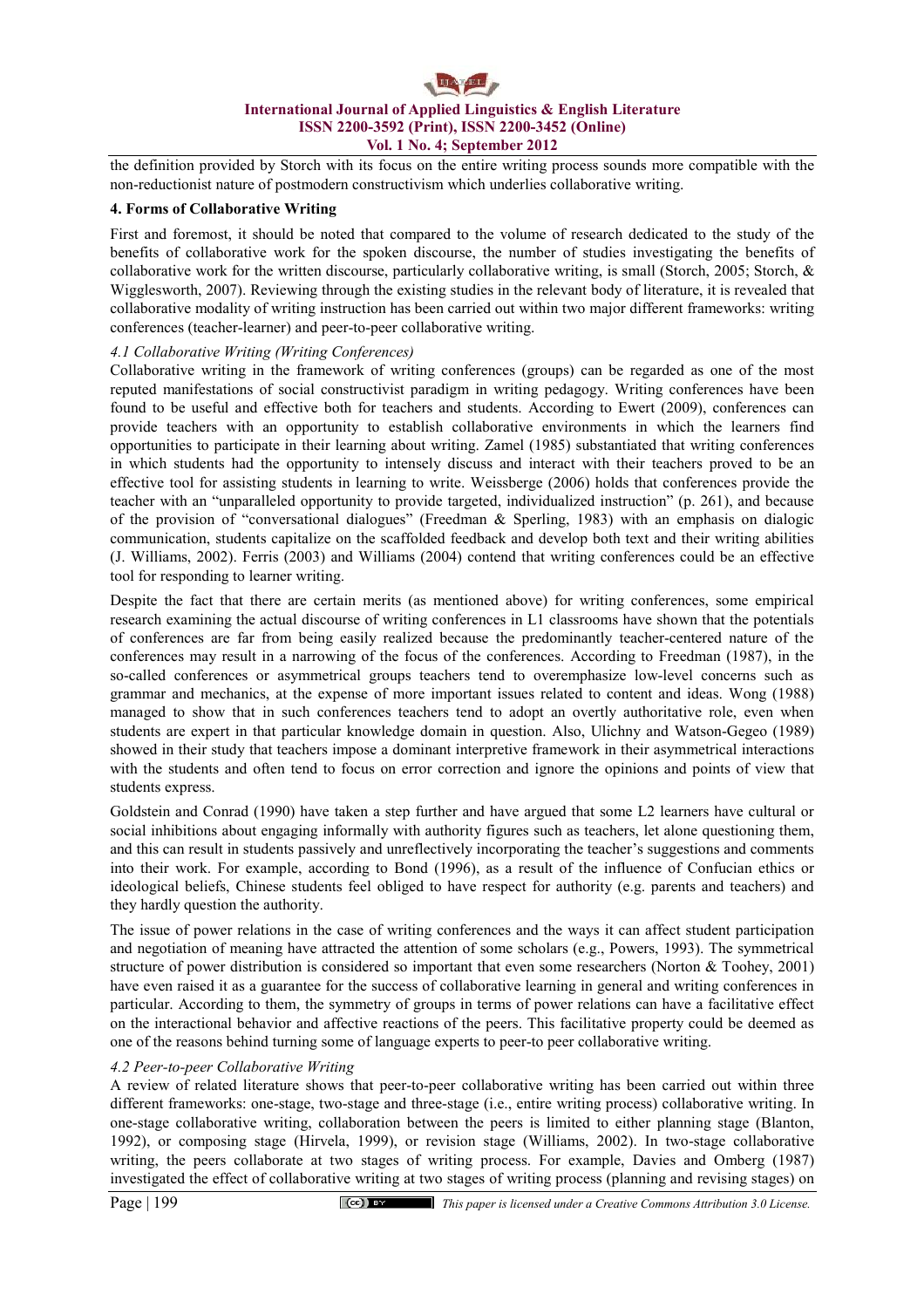# **International Journal of Applied Linguistics & English Literature ISSN 2200-3592 (Print), ISSN 2200-3452 (Online) Vol. 1 No. 4; September 2012**

the quality of the text. In three-stage collaborative writing, the three stages of writing process are integrated and collaboration continues during the entire writing process. Given the abundance of peer revision studies (one-stage collaborative writing) in the literature as well as the recent increasing attention of the researchers to the three-stage collaborative writing, a number of relevant research studies are reviewed below.

#### 4.2.1 Peer Revision

Peer revision is a form of collaborative writing in which "students share and comment on drafts of each other's papers" (Hirvela, 2004, p. 160). According to Hyland and Hyland (2006), peer revision became outstanding in writing instruction as a result of emergence and development of learner-centered approaches, which gave further significance to learner's voice and role. O'Brien (2004) and Storch (2005) are of the opinion that peer review (revision) has been the most common and frequently practiced way of working in peer groups. O'Brien (2004) further asserts that most of the research into collaborative writing has addressed the revision stage of the writing process.

Liu and Hansen (2002) support the use of peer response (peer revision) with regard to learning potentials afforded by the collaborative nature of the practice. They argue that peer revision is anchored in and supported by the four theoretical stances: process writing, collaborative writing, Vygotskian perspective and interactionist theories of L2 acquisition. Hirvela (1999) supports the use of peer response as in peer feedback the learners capitalize on the dialogic and collaborative resources and complete tasks that they could not do on their own. By the same token, Hyland and Hyland (2006) emphasize the role of peer feedback in occurrence of interactional modifications which in turn could make acquisition possible by making input available and comprehensible for learners. They also argue that peer feedback can provide learners with some opportunities for practice, for testing hypotheses about language use against peers' responses, as well as for revising and writing in response to peer feedback.

Results from L2 research suggest that peer revision can play a positive role in writing instruction: (a) peer revision may positively affect the quality of the text (Hedgcock and Lefkowitz, 1992); (b) it can encourage collaborative dialogue in which two-way feedback is established (Grabe & Kaplan, 1996; Rollinson, 2005); (d) it could be cognitively beneficial to the students through articulation of explanations between the peers during peer revision (Wooley, 2007); (e) engaging in peer revision can also enhance students' communicative power by encouraging students to express and negotiate their ideas (Mendonca & Johnson, 1994); (f) peer response activities could also boost students' confidence and reduce their apprehension by allowing them to see peers' strengths and weaknesses in writing (Leki, 1990). (f) peer revision makes it possible for the learners to be exposed to a variety of writing styles (Berg, 1999; Mendonca & Johnson, 1994).

Some Studies have particularly addressed the effect of peer revision on text quality. For instance, Hedgcock and Lefkowitz (1992) found that the total scores for the essays of those EFL university students who were involved in peer- revision sessions were higher than the total scores of the students who received only written feedback from teachers. Whereas in peer-revised essays the content, vocabulary and organization were better, in teacher-directed revised papers the grammar and mechanics fronts had higher scores. Villamil and Guerrero (1998) ascribed the longer second drafts produced by 54 ESL students to their being involved in peer revision sessions. Berg (1999) added the variable of training to the peer revision. He compared the quality of the written texts of ESL students who had had training in how to participate in peer response groups with the texts of those who had had no such training. The study found that the trained group made higher-quality revisions, more meaning changes and fewer surface changes than the untrained group.

However, despite the sample benefits cited above and many other advantages noted by other researchers, the idea of peer revision has substantially been criticized by a number of scholars. Rollinson (2005) stated that:

Although both research and practice have generally supported the use of peer feedback activities in ESL and L2 writing classes, many teachers (and most students) are less than convinced of its usefulness in their own particular situation (p. 23).

Topping (2001) points out that the implementation of the practice could be frustrating because the existing collaborative writing models lack structured guidelines for students to follow. Liu and Hansen (2002) claim that uncertainty concerning peers' comments, lack of learner investment, superficial comments due to time limitations, and inappropriate interactions in commenting on peers' drafts are the four recurring reservations concerning the use of peer response activities in the teaching of L2 composition. Also, many research studies (Fury, 2004; Mangelsdorf, 1992; Mendonca & Johnson, 1994; Mooney, 2004) have found that learners only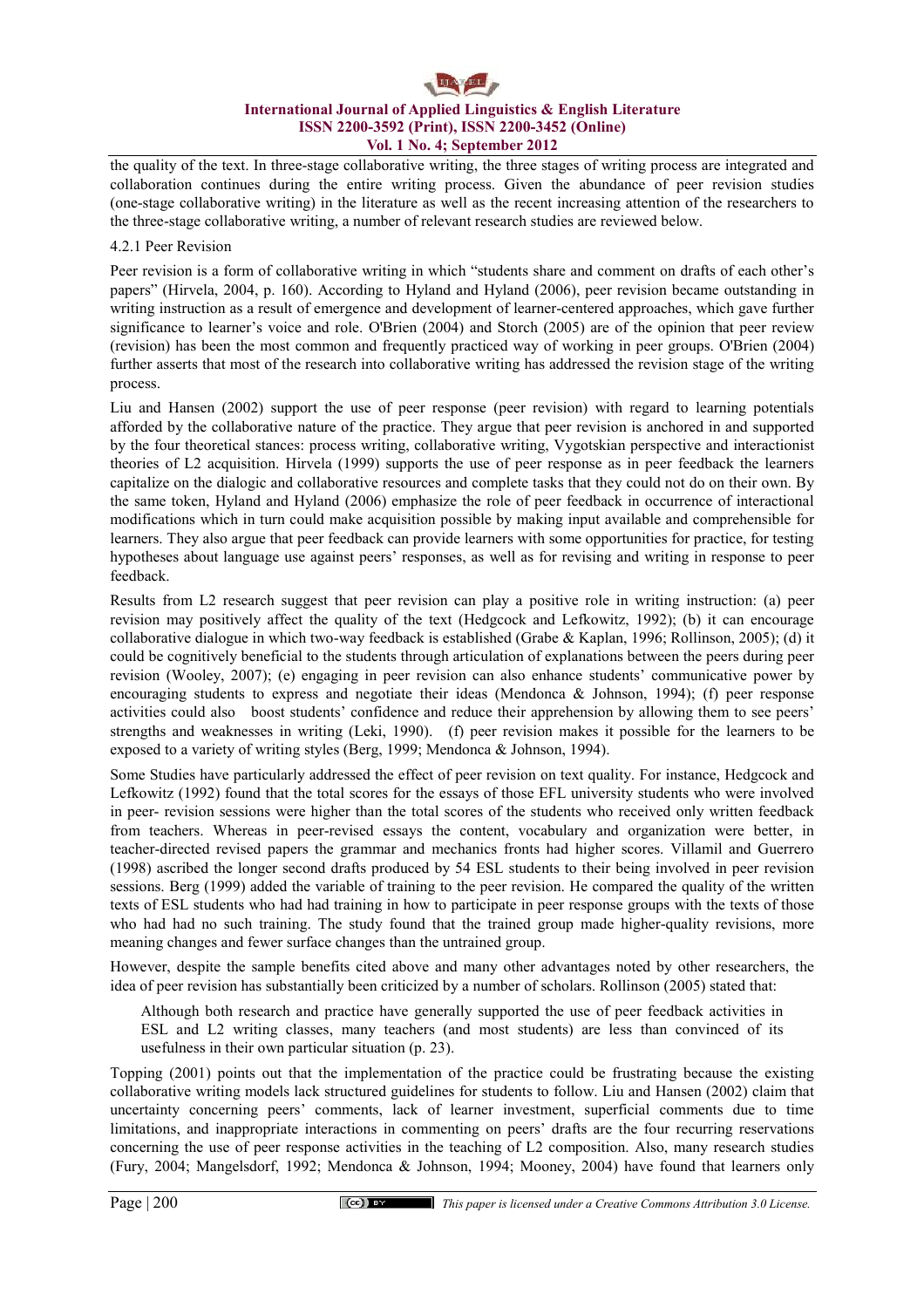selectively approach the comments that are mentioned by their peers. According to these researchers, the learners in their studies tended to depend more on their own or their teachers' knowledge rather than the feedback provided by their peers. For example, Manglesdorf (1992) who conducted a study on Asian learners attributes the tendency of the learners to look down on the peer feedback to the effect of teacher-centered culture.

One of the most accentuated drawbacks of peer reviews recorded in the literature is that since students review each other's finished written product (text), the focus is on the product of writing rather than the process of writing. In L2 context some scholars (Lockhart & Ng, 1995; Nelson & Carson, 1998; Villamil & Guerrero, 1996) have shown that when L2 learners are asked to do peer revision, they tend to focus on word and at best sentence level. Leki (1990) states that students sometimes focus too heavily on "surface concerns" (p. 9), or editing, neglecting larger revising issues. Hirvela (1999) points out that when assistance is postponed to the last stage (i.e.,revision stage) the writers are left to their own devices when making important decisions about their text.

A number of scholars (e.g., Daiute, 1986; Storch, 2011; Wells*,* Chang and Maher, 1990) argue that students should collaborate throughout the writing process, and collaboration should not be confined to the final stage of writing, but rather the students should have joint responsibility throughout the stages: brainstorming, composing and revising. This sense of joint responsibility may indeed promote a sense of co-ownership. Weissberg (2006) is of the opinion that "engaging students in dialogue about their writings can allow them more opportunity, not only to clarify and defend their meanings, but also build a greater sense of ownership over their texts" (p.74). Hence, this sense of joint responsibility and "positive interdependence" (Jacobs, 2004) among the collaborators encourages them to contribute to decision making on all aspects of writing: content, structure, and language. Ede and Lunsford (1990) refers to this as a singular text/plural authors approach.

#### 4.2.2 Collaboration during the Entire Writing Process

Some studies also have been carried out to show the effect of collaborative writing over the entire writing process on students' text quality. Storch (1999) compared individual and pair performance of his students on a range of grammar-focused exercises, including a short composition. The results of the study indicated that the collaboratively-completed exercises were generally more accurate than the tasks when the same participants completed the tasks individually. In a cross-sectional study, Kuiken and Vedder (2002) investigated the role of group interaction in L2 writing. Their study aimed to test the hypothesis that "text quality in L2 is positively affected by collaborative dialogue: when learners are given the opportunity to reconstruct together a text, which has been read to them by the teacher, their joint product will be better than an individual reconstruction" (p. 169). The study was conducted among 40 Dutch, English and Italian as second language students with an intermediate level of proficiency. The focus of the study was on syntactic and lexical quality of text produced by the learners when they interacted with each other. Moreover, they looked into "the kind of grammatical and lexical strategies which L2 learners use while being engaged in a collaborative writing activity" (170). The results of the study showed that there was a strong relationship between interaction among the group members on metalinguistic awareness and the quality of the text they produced.

Storch (2005) investigated the writing produced by two groups of students with fairly advanced level of English proficiency. The participants were 23 ESL students who were completing degree courses at a large university in Australia. They were given the chance to work on a writing task individually or in pairs. Eighteen students chose to work in pairs, and five opted to work individually. The study showed that the students working in pairs produced shorter but more syntactically complex and grammatically accurate texts than the texts produced by students of the other group who had done the task individually. Furthermore, the jointly-produced texts had a better structure and clearer focus, which was interpreted as an indication of the students' competence enhancement in task fulfillment. However, the differences were not deemed statistically significant due to the small-scale nature of the study.

In a similar study, Storch and Wigglesworth (2007) made a comparison between the writings of pairs and individuals working on the same writing tasks. The data were collected from 72 postgraduate students with an advanced level of English proficiency at a university in Australia. Of 72 participants, 24 performed the two writing tasks individually and 48 (24 pairs) completed the same two writing tasks in pairs. The results obtained for this study was similar to the results of Storch's study in 2005: pairs produced texts with greater accuracy than individual writers.

Wigglesworth and Storch (2009) conducted a large-scale experimental study among advanced ESL learners. They compared texts produced by 48 pairs with texts produced by 48 learners working individually. The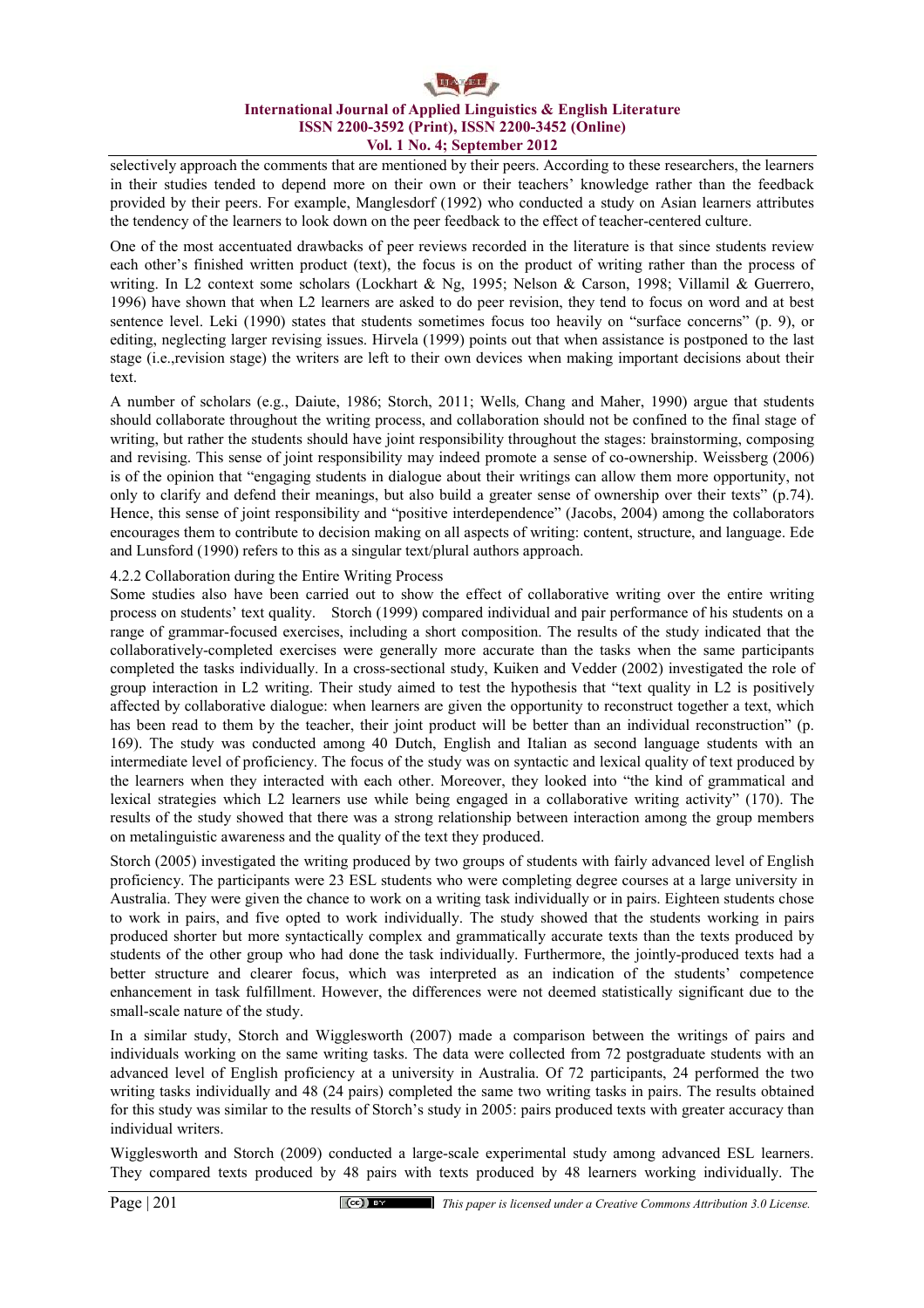# **International Journal of Applied Linguistics & English Literature ISSN 2200-3592 (Print), ISSN 2200-3452 (Online) Vol. 1 No. 4; September 2012**

investigators found that there were no statistically significant differences between the jointly-written and individually-produced texts in terms of fluency and complexity. However, the texts produced by the pairs were more accurate than the texts produced by the individuals.

More recently. Shehadeh (2011) investigated the effectiveness of collaborative writing and students' perceptions of collaborative writing in two intact English classes, consisting of 18 students (experimental group) and 20 students (control group). The results of the study showed that collaborative writing had an overall significant effect on students' L2 writing. The effect was specifically significant for content, organization, and vocabulary, but not for grammar or mechanics.

## **5. Concluding Remarks**

Overall, the above reviews show that a majority of research studies investigating the effects of collaborative writing have been mainly focused on peer response activities, and the small number of the studies (Kuiken & Vedder, 2002; Storch, 1999, 2005; Storch, & Wigglesworth, 2007; Wigglesworth & Storch, 2009) on the collaborative writing (entire writing process) that exist in the literature have mostly ventured a comparison between the quality of jointly-produced texts vis-à-vis individually-produced texts. Thus, the eventual effect of collaborative writing on the quality of individual writing has yet to be investigated. Furthermore, the effect of collaborative writing on the quality of individual L2 writing among EFL vs. ESL learners, male vs. female L2 learners (i.e., gender effect), and the role that different genre types (e.g., descriptive, argumentative) could play in the collaborative performance of the collaborators are some of the possible avenues for the future research, to name a few.

## **References**

Bakhtin, M. (1981). *The Dialogic Imagination: Four Essays*. Austin: University of Texas Press.

Bakhtin, M. (1986). *Speech Genres and Other Late Essays*. Austin: University of Texas Press.

Berg, E. C. (1999). The effects of trained peer response on ESL students' revision types and writing quality. *Journal of Second Language Writing, 8*(3), 215-241.

Blanton, L. L. (1992). Talking students into writing: Using oral fluency to develop literacy. *TESOL Journal, 1*(4), 23-26.

Bond, M. H. E. (1996). *The handbook of Chinese psychology*: Oxford University Press.

Bruffee, K. A. (1995). Peer tutoring and the "conversation of mankind.". *Landmark Essays: Writing Centers*, 87-98.

Daiute, C. (1986). Do 1 and 1 Make 2? *Written Communication, 3*(3), 382.

Davies, N. F., & Omberg, M. (1987). Peer group teaching and the composition class. *System, 15*(3), 313-323.

Ede, L., & Lunsford, A. (1990). *Singular texts/plural authors*. Carbondale: Southern Illinois University Press.

Ewert, D. E. (2009). L2 writing conferences: Investigating teacher talk. *Journal of Second Language Writing, 18*(4), 251-269.

Ferris, D. (2003). *Response to student writing: Implications for second language students*: Lawrence Erlbaum.

Freedman, S. (1987). Response to Student Writing: Teaching and learning. *NCTE Research Monograph Series.* 

*Urbana, IL: National Council of Teachers of English*.

Freedman, S., & Sperling, M. (1983). Teacher Student Interaction in the Writing Conference: Response and Teaching.

Fury, F. (2004). English 1, Spring 2004. *Retrieved on July, 4*, 2009.

Gibbons, P. (2006). *Bridging discourses in the ESL classroom: Students, teachers and researchers*: Continuum Intl Pub Group.

Goldstein, L. M., & Conrad, S. M. (1990). Student input and negotiation of meaning in ESL writing conferences. *TESOL Quarterly*, 443-460.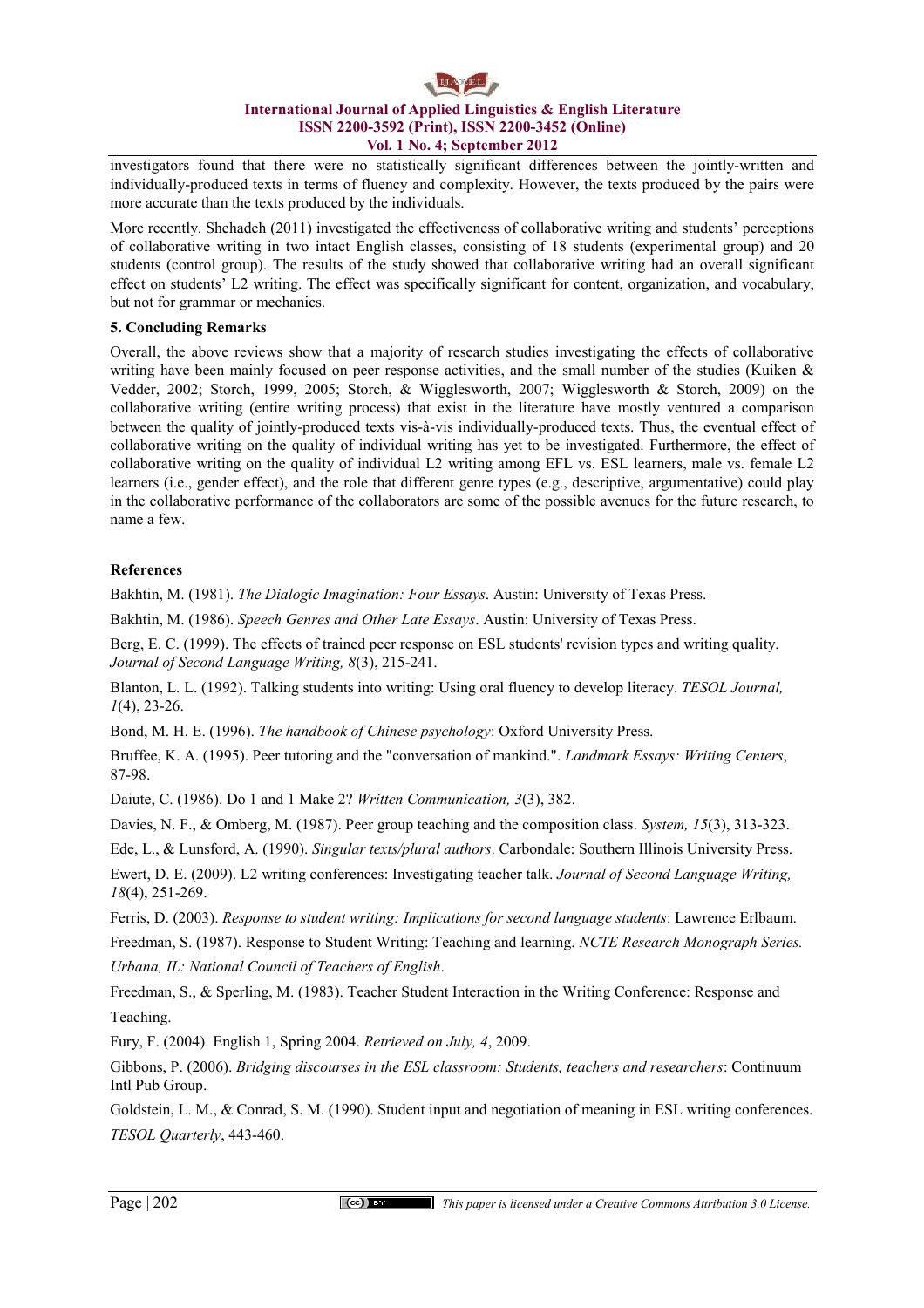Grabe, W., & Kaplan, R. B. (1996). *Theory and practice of writing: An applied linguistic perspective*: Longman New York.

Halliday, M. A. K. (1978). *Language as Social Semiotic: The social interpretation of language and meaning.* London: Arnold.

Hedgcock, J. and N. Lefkowitz (1992). "Collaborative oral/aural revision in foreign language writing instruction." Journal of Second Language Writing **1**(3): 255-276.

Hirvela, A. (1999). Collaborative writing instruction and communities of readers and writers. *TESOL Journal, 8*(2), 7-12.

Hirvela, A. (2004). Connecting reading and writing in second language writing instruction, University of Michigan Press.

Hyland, K., & Hyland, F. (2006). *Feedback in second language writing: Contexts and issues*, Cambridge University Press.

Jacobs, G. M. (2004). Cooperative learning: theory, principles and techniques. *JF New Paradigm Education*.

Kuiken, F., & Vedder, I. (2002). Collaborative writing in L2: The effect of group interaction on text quality. In

Rijlaarsdam, Gert (Series Ed.), Ransdell, Sarah & Marie-Laure Barbier (Vol. Eds), *Studies in Writing, 11*, 169-188.

Lantolf, J. P., & Thorne, S. L. (2006). *Sociocultural theory and the genesis of second language development*: Oxford University Press.

Leki, I. (1990). Coaching from the margins: Issues in written response. *Second language writing: Research insights for the classroom*, 57-68.

Liu, J., & Hansen, J. G. (2002). *Peer response in second language writing classrooms*: University of Michigan Press.

Lockhart, C., & Ng, P. (1995). Analyzing talk in ESL peer response groups: Stances, functions, and content.

*Language Learning, 45*(4), 605-651.

Louth, R., McAllister, C., & McAllister, H. A. (1993). The effects of collaborative writing techniques on freshman writing and attitudes. *The Journal of Experimental Education, 61*(3), 215-224.

Mangelsdorf, K. (1992). Peer reviews in the ESL composition classroom. *ELT Journal, 46*(3), 274-284.

Mendonca, C. O., & Johnson, K. E. (1994). Peer review negotiations: Revision activities in ESL writing instruction. *TESOL Quarterly*, 745-769.

Mooney, C. (2004). Beware 'sound science.' It's doublespeak for trouble. *Washington Post, 29*.

Nelson, G. L., & Carson, J. G. (1998). ESL students' perceptions of effectiveness in peer response groups. *Journal of Second Language Writing, 7*(2), 113-131.

Norton, B., & Toohey, K. (2001). Changing perspectives on good language learners. *TESOL Quarterly, 35*(2), 307-322.

O'Brien, T. (2004). Writing in a foreign language: Teaching and learning. *Language Teaching, 37*(01), 1-28.

Powers, J. K. (1993). Rethinking Writing Center Conferencing Strategies for the ESL Writer. *Writing Center Journal, 13*(2), 39-47.

Rollinson, P. (2005). Using peer feedback in the ESL writing class. *ELT Journal, 59*(1), 23-30.

Saunders, W. M. (1989). Collaborative writing tasks and peer interaction. *International Journal of Educational Research, 13*(1), 101-112.

Shehadeh, A. (2011). Effects and student perceptions of collaborative writing in L2. *Journal of Second Language Writing*, 20(4), 286-305.

Storch, N. (1999). Are two heads better than one? Pair work and grammatical accuracy. *System, 27*(3), 363-374.